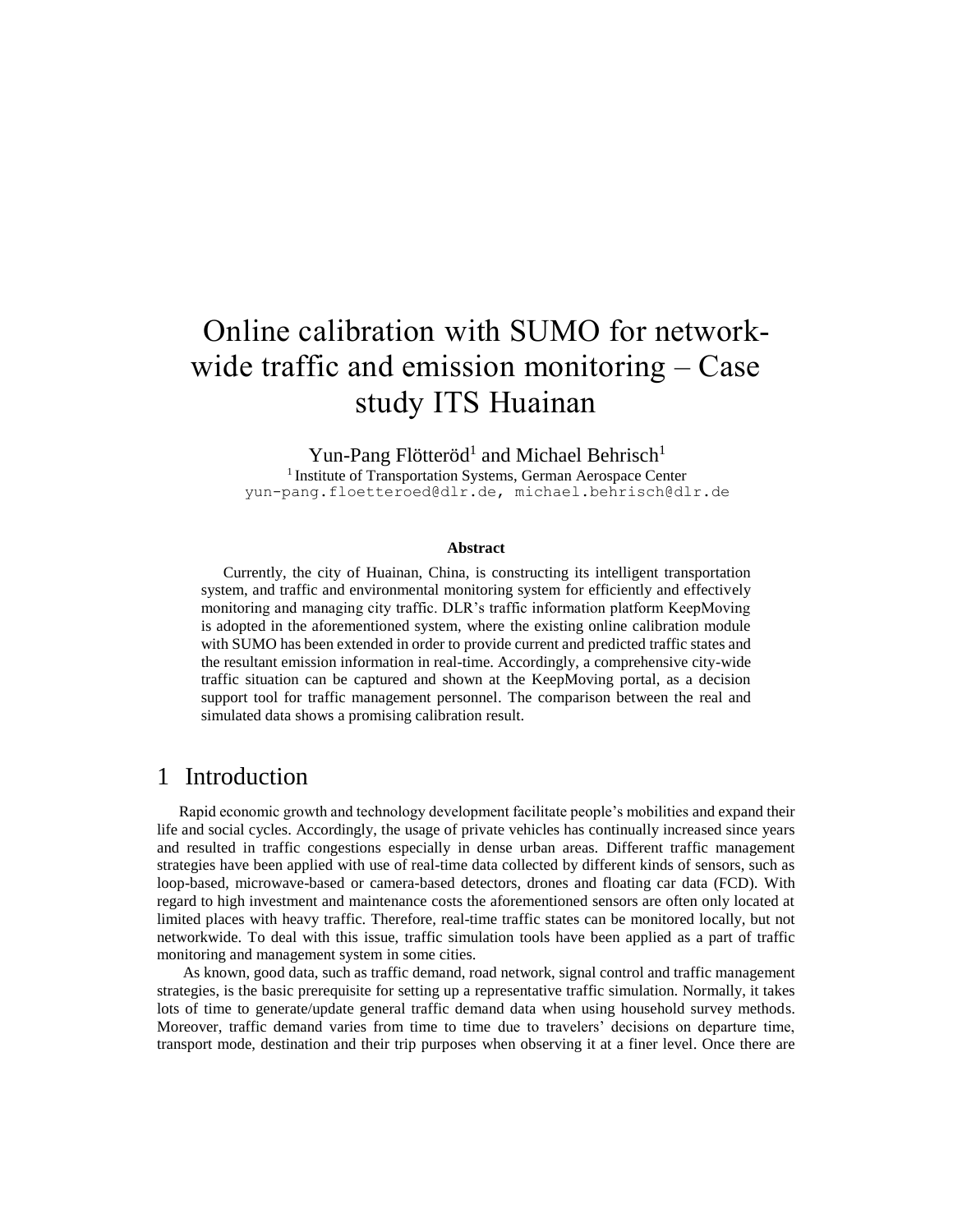changes in urban planning, area development and network structure, traffic demand and its distribution will also be significantly affected. Such situations occur quite often in many cities in China currently. In this case, it is difficult to solely use traffic simulation as complement for network-wide traffic monitoring. Online simulation and calibration with real-time data is thus a great extension to the traffic managers toolbox. Following several research works executed within the DLR fundamental projects, such as DELPHI, VABENE and VABENE++ ( (Behrisch, et al., 2010) (Erdmann, 2012) (Bieker, Behrisch, & Ruppe, 2012)) and the on-going DLR project D.Move, SUMO (Alvarez Lopez, et al., 2018) can be integrated into a real-time traffic information platform and provide both real-time simulated and predicted traffic data. Moreover, a module to online calibrate flows and speeds with use of sensor and FCD data is implemented together with data processing.

This paper describes the simulation part of the traffic and environmental monitoring system, which efficiently and effectively monitors and prospectively manages the city traffic of Huainan, China. Moreover, the data processing part is also briefly explained, since its resultant data is used for calibration and prediction. DLR's traffic information platform KeepMoving (Brockfeld, 2014) is adopted in the aforementioned system, where SUMO should provide calibrated traffic data and the resultant emission information for real-time and predicted traffic state especially at places where no sensors and FCD are available. In order to achieve the goal, the online calibration module is modified for fitting the information system and the used Oracle database is extended for generating and delivering emission information. In the following, the framework and the concept used for data processing and online calibration is firstly introduced. The data preparation for simulating the traffic in Huainan is then explained. After that, the calibration results are presented, and the conclusions and remarks are then made at the end.

# <span id="page-1-0"></span>2 Framework and methodology

The applied online process consists of two parts, i.e. data processing and simulation with calibration and prediction. Their workflows are illustrated in [Figure 1](#page-2-0) and [Figure 2](#page-3-0) respectively. These two components are executed by the same script, but with different option settings. Besides, they can share the same configuration file, in which many settings can be defined, such as time period, data type(s), data receiving interval and aggregation interval, data duplication check, simulation inputs, calibration data types, data quality threshold, interval, simulation type (micro/meso), data cleaning interval, prediction, database connection. A database, e.g. PostgreSQL or Oracle, is required for data processing, exchange and output saving. The whole process chain is implemented in Python, and has been customized and enhanced for the Huainan ITS system.

The data process part include data correction, data aggregation, data fusion and data extrapolation. Currently, edge-based FCD and traffic measurements (speed and flow) either from stationary sensors or other data providers can be considered in the data processing, where flow types include passenger cars and trucks. As mentioned before, data processing and online calibration and prediction needs to be started separately. In the former case, speed average at each detector group is weighted with respect to the number of flows, and the interval-based data quality indicator is calculated according to the number of available data records in a pre-defined interval. If two or more detector groups locate at the same edge, average values will be derived and used. In the latter case, required data and data format for calibration needs to be in the pre-defined tables of the respective database. Moreover, route-based daily traffic demand is required as base. The related edge-based route sets/distributions and traffic demand per pre-defined interval for calibration are then generated accordingly and used together with the given network as inputs in simulation. In addition, detector group locations and the corresponding locationmatching in the investigated sumo network are also required so that SUMO knows exactly where speeds and flows should be calibrated.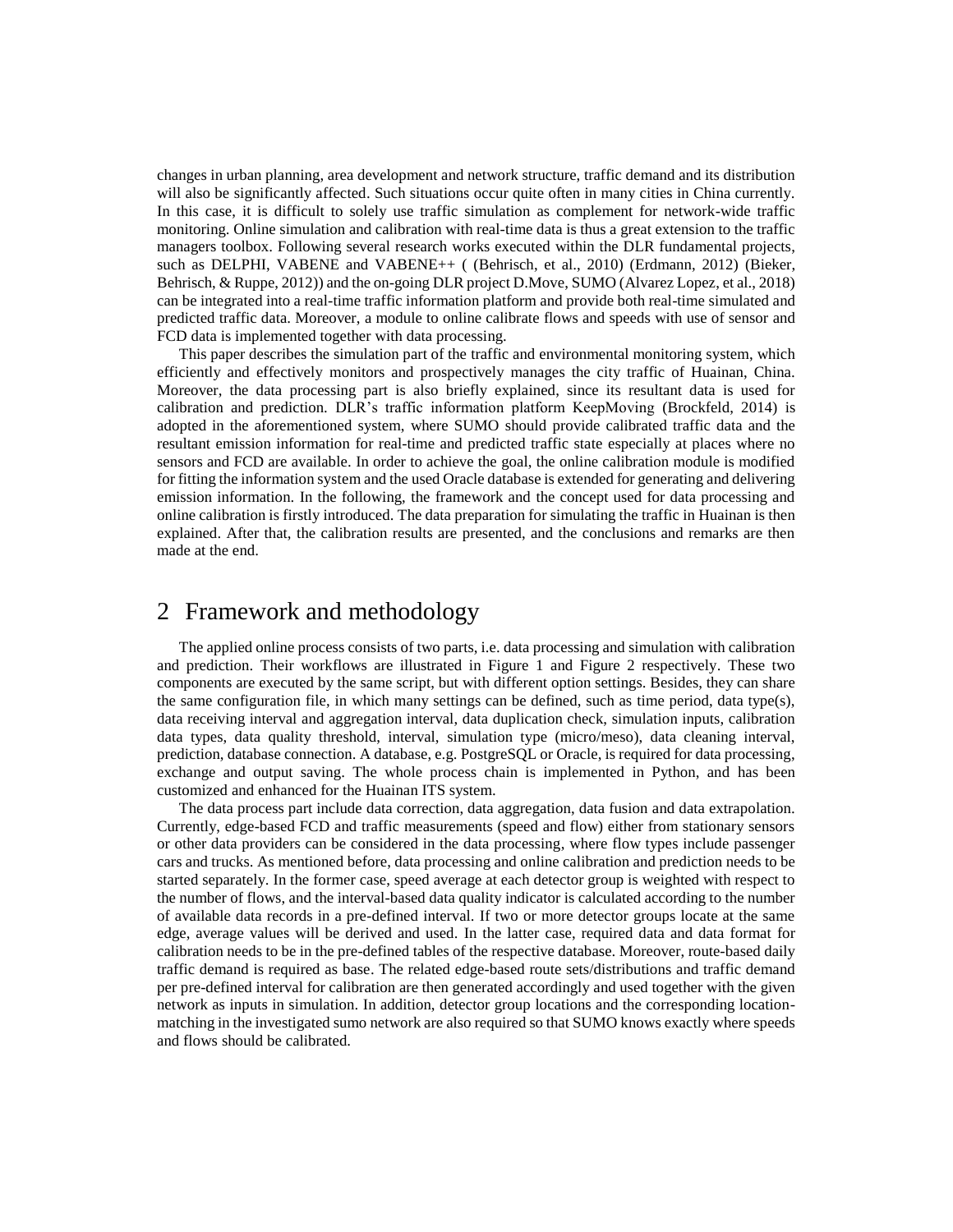

<span id="page-2-0"></span>Figure 1: Overview of the online data correction and gap-filling process

When the whole process is started, data availability is checked during data processing. If data does not arrive in the database in time, the data process will be hold until the pre-defined time threshold is reached. Once data is prepared and filtered with the given quality indicator, the simulation will use the simulated traffic state from the previous interval as reference and try to get flow and speed data per interval in real-time for calibration, where it is possible to choose to use aggregated or fused data. For traffic prediction, data extrapolated from the fused data is used. If no data is available, simulation will still continue to run without calibration. With these data the on-line calibration will be executed for each pre-defined time interval, e.g. 10 minutes. Based on that, traffic predication will be made for the pre-defined duration, e.g. 30 minutes. When travelling speeds in the simulation differ from the respective measured edge speed averages, the related maximal speeds will be adjusted in the corresponding intervals accordingly. When simulated flows are greater than the related measured flows, route sampling actions will be executed in the respective edge-based route sets. Vehicles with the sampled routes and the current edge travelling speeds will then be inserted to the corresponding edges in the simulation for eliminating the differences between the simulated and measured flows. If the flow situation is the other way around, vehicles will be sampled and then directly removed from the network. SUMO tries to delay the insertion process of new vehicles as long as possible in order not to force the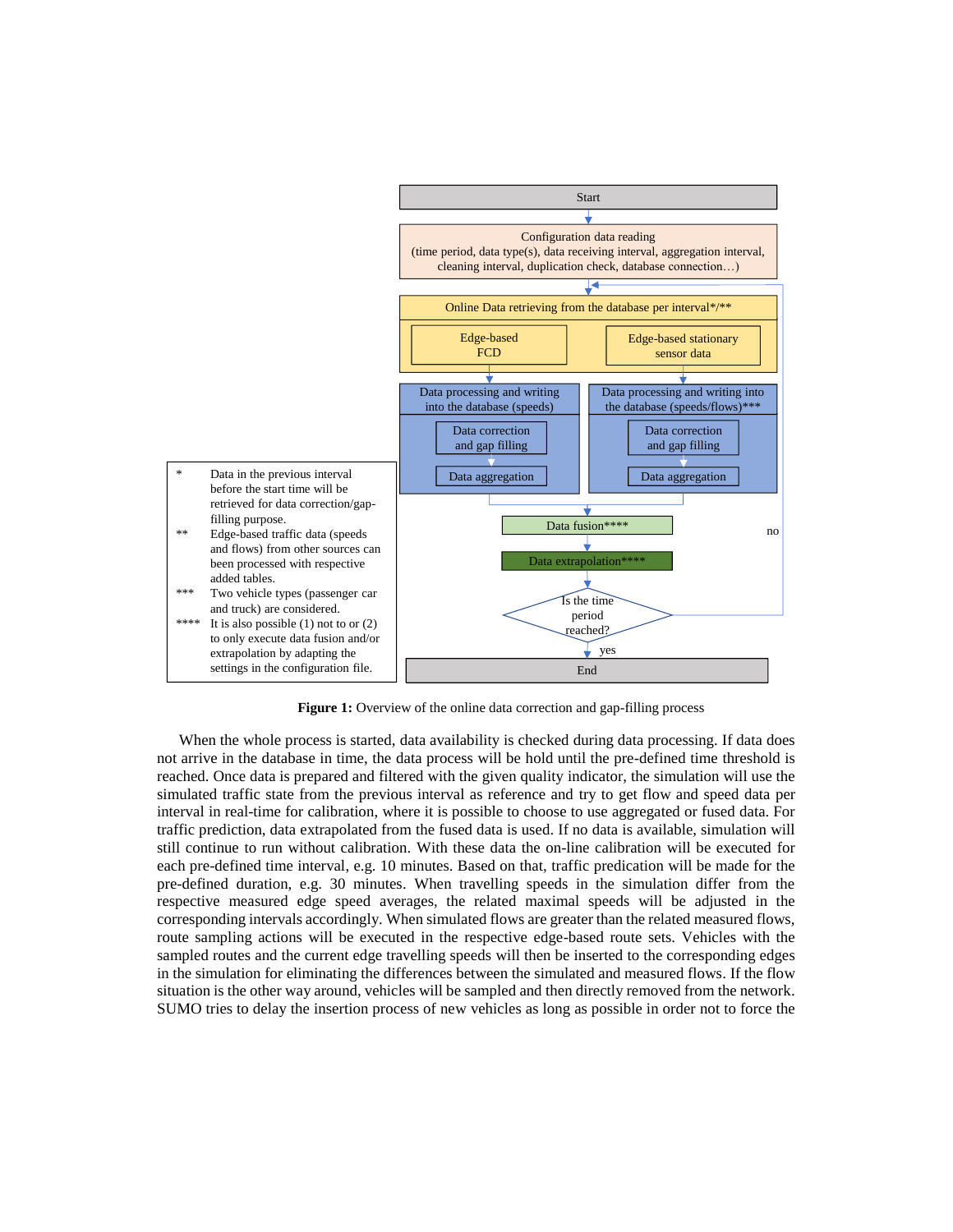later removal of vehicles coming from the "real" demand (are not a calibration result). In addition, failure on vehicle insertion could happen when no space on the respective edges is available.



<span id="page-3-0"></span>**Figure 2:** Overview of the online simulation and calibration process

As output, the simulated and calibrated data about traffic efficiency (flows and speeds) and emissions (CO2, CO, NOx, PMx, HC) will be directly written into the database every interval according to the customized setting. Traffic state of each interval will be saved on the used server as well and used as reference for the simulation in the coming interval. The whole process will be iteratively executed until the pre-defined time period is reached. The simulated and predicted data can be used as basis for complementing real-time traffic state in the city and visualized in a selected platform, such as the KeepMoving Portal. In order to keep the whole processing chain continually running, a mechanism is built so that the processing chain will be automatically started if the server is restarted for any reason.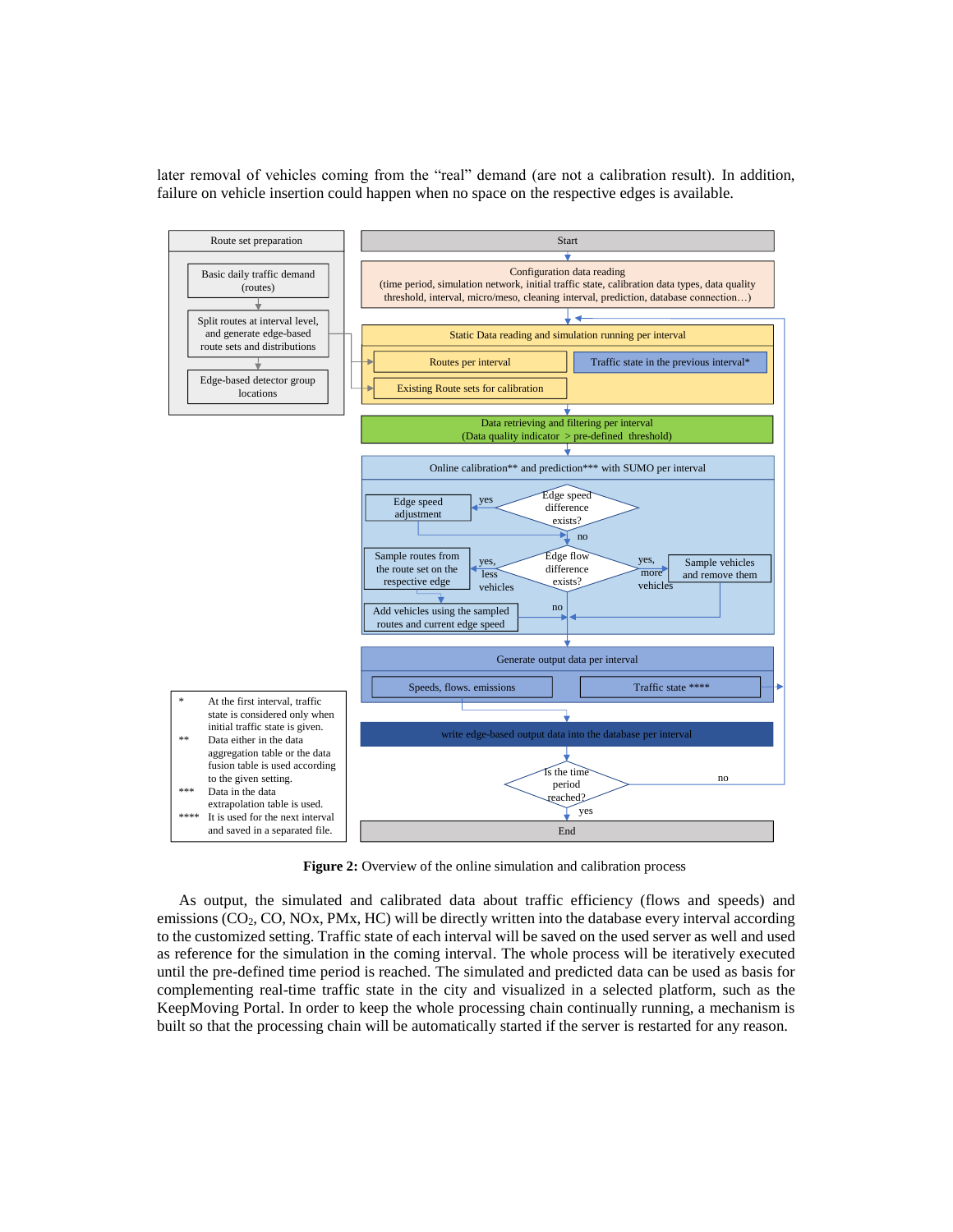# 3 Data preparation

## 3.1 Simulation network

The OpenStreetMap (OSM) database, released in the 3rd quarter, 2019, was used as base for setting up the simulation network with SUMO's netconvert. Due to the limited road geometry and signal information in OSM the network has been further manually adjusted according to satellite pictures from Google Maps and images from Baidu Maps. Moreover, detailed geometry information for the roads in the old town and new central areas, obtained from the project partner, has been used for refining the network. The overview of the simulation network and the detailed road geometry example are shown i[n Figure 3](#page-4-0) an[d Figure 4](#page-5-0)**Fehler! Verweisquelle konnte nicht gefunden werden.** respectively. The total network contains about 10000 edges and 5000 nodes with a total length of about 2600 km.



<span id="page-4-0"></span>\* the available detailed road geometry information is marked in blue

**Figure 3:** Simulation network layout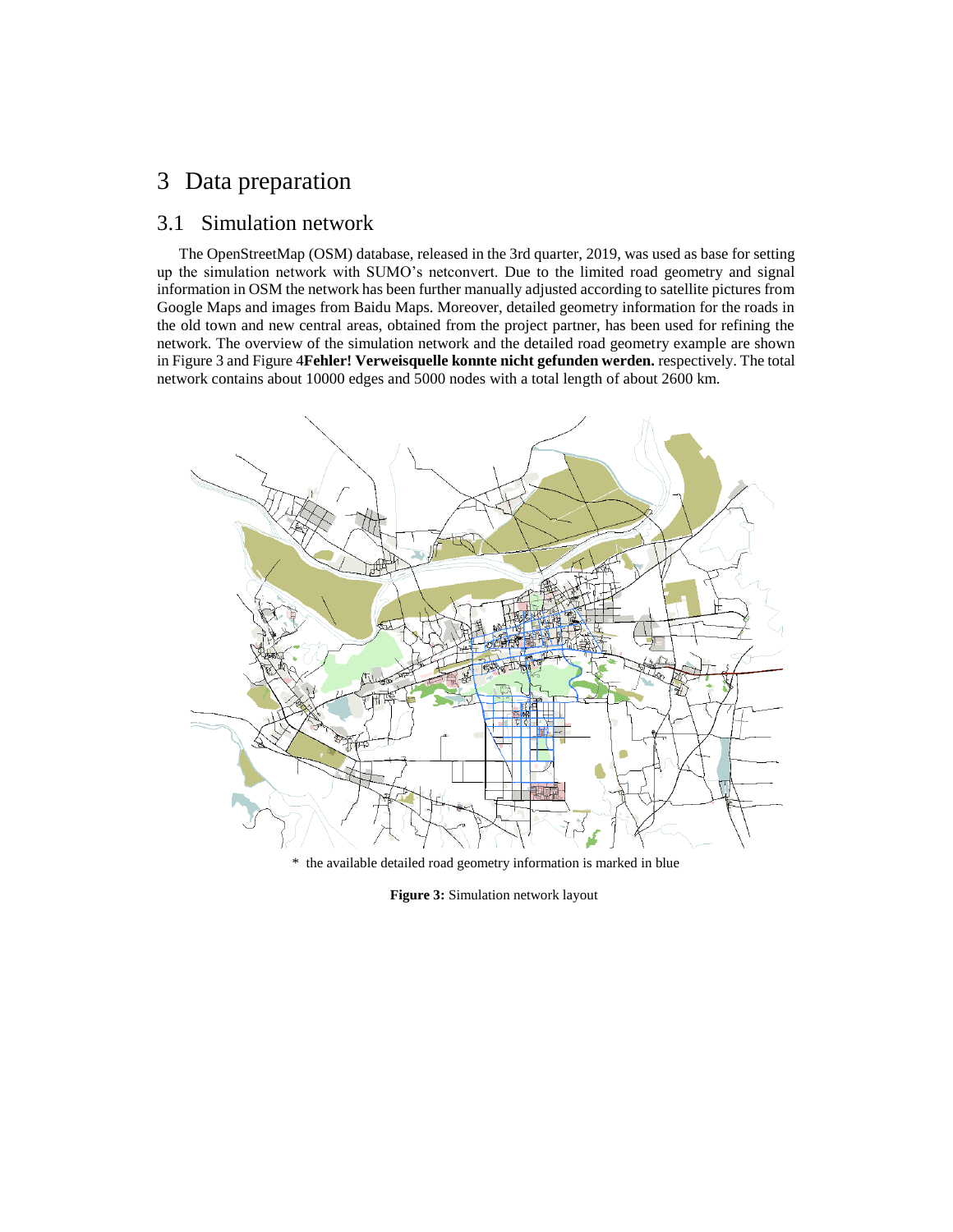

<span id="page-5-1"></span><span id="page-5-0"></span>Figure 4: Illustration example of an intersection with detailed geometry information

### 3.2 Traffic demand and zone connections

The OD-Matrix data for the Huainan City is available and is generated by the transportation planning work, conducted in 2009 (Huainan City Planning Bureau; School of Transportation of the Southeast University, 2010). 81 traffic analysis zones (TAZ) were defined, as shown in [Figure 5.](#page-6-0) An OD matrix prediction for 2020 is also available. However, this OD matrix is based on 26 TAZ, aggregated from the aforementioned 81 TAZ and for one peak hour period. Based on the estimated peak-hour traffic demand for 2020 and the populations of the small traffic analysis zones, used in the transportation planning from 2009, the peak-hour traffic demand was disaggregated into 81 traffic analysis zones. With the time-series data from the detectors 5-min flow distributions both weekdays and weekends were generated. Together with these flow distributions along a whole day and the relevant survey result, made in 2009, the daily traffic demand was derived and the departure times of the trips in each zone were then refined accordingly. Totally, the number of estimated daily trips is around 1.34 million.

Moreover, traffic analysis zone data is also available and converted from the transportation planning software TransCAD (Caliper Mapping & Transportation Software Solutions, 2021) format to the shapefile format. When further converting the shape file into SUMO format, the map is distorted to a certain degree and the respective correction work had been carried out manually. Together with the prepared network and the TAZ polygons the roads with a maximum travelling speed 50 km/h in each zone are selected with SUMO's tool edgesInDistrict.py and used as zone connections for traffic assignment. Some connections in TAZ 63, 64, 65 and 66 were manually adjusted due to the restricted road accesses.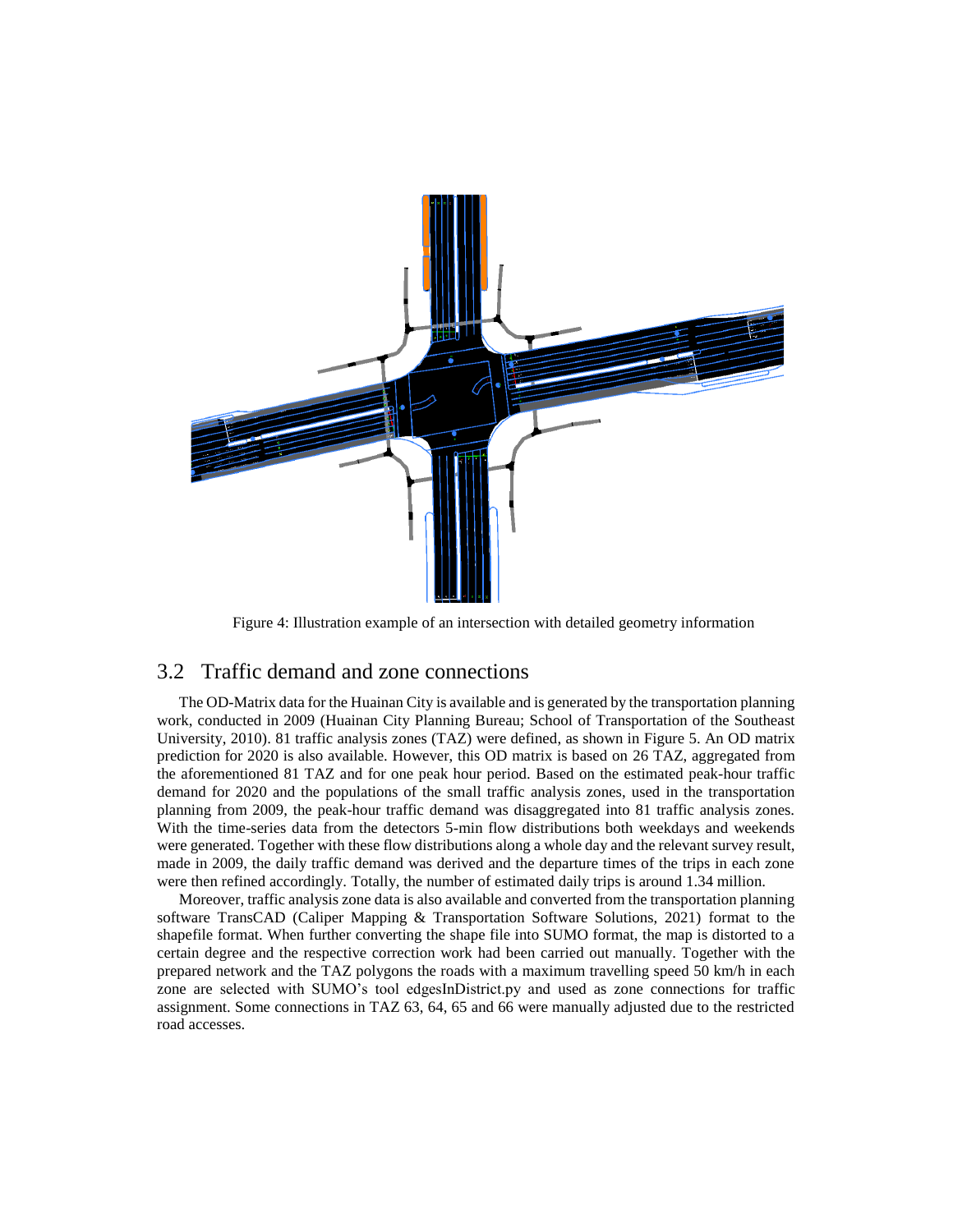

<span id="page-6-0"></span>**Figure 5:** Distribution of the 81 traffic analysis zones in the City Huainan

# 3.3 Stationary sensor data

In order to enable the simulation to consider sensor data for calibration it is necessary to match the sensors to the respective lanes in the simulation network. Currently, 709 sensors are connected to the database. 509 of them are microwave-based sensors and the rest of the sensors are video-camera based sensors. Each detector is either deployed on or connected to a lane and detected data is transmitted back to the database every minute. Detectors on the same edge and closed to each other are grouped as a detector group. [Figure 6](#page-7-0) gives an overview of the detector groups' locations and indicates that most of the detector groups are in the old down town area. Only one detector group locates in the southern and western area and the new central area respectively. It is expected to have some more sensors installed in the new central area when the respective development and construction works are finished. It implies that the simulation and calibration performance with respect to the reality will be severely limited outside the old town area.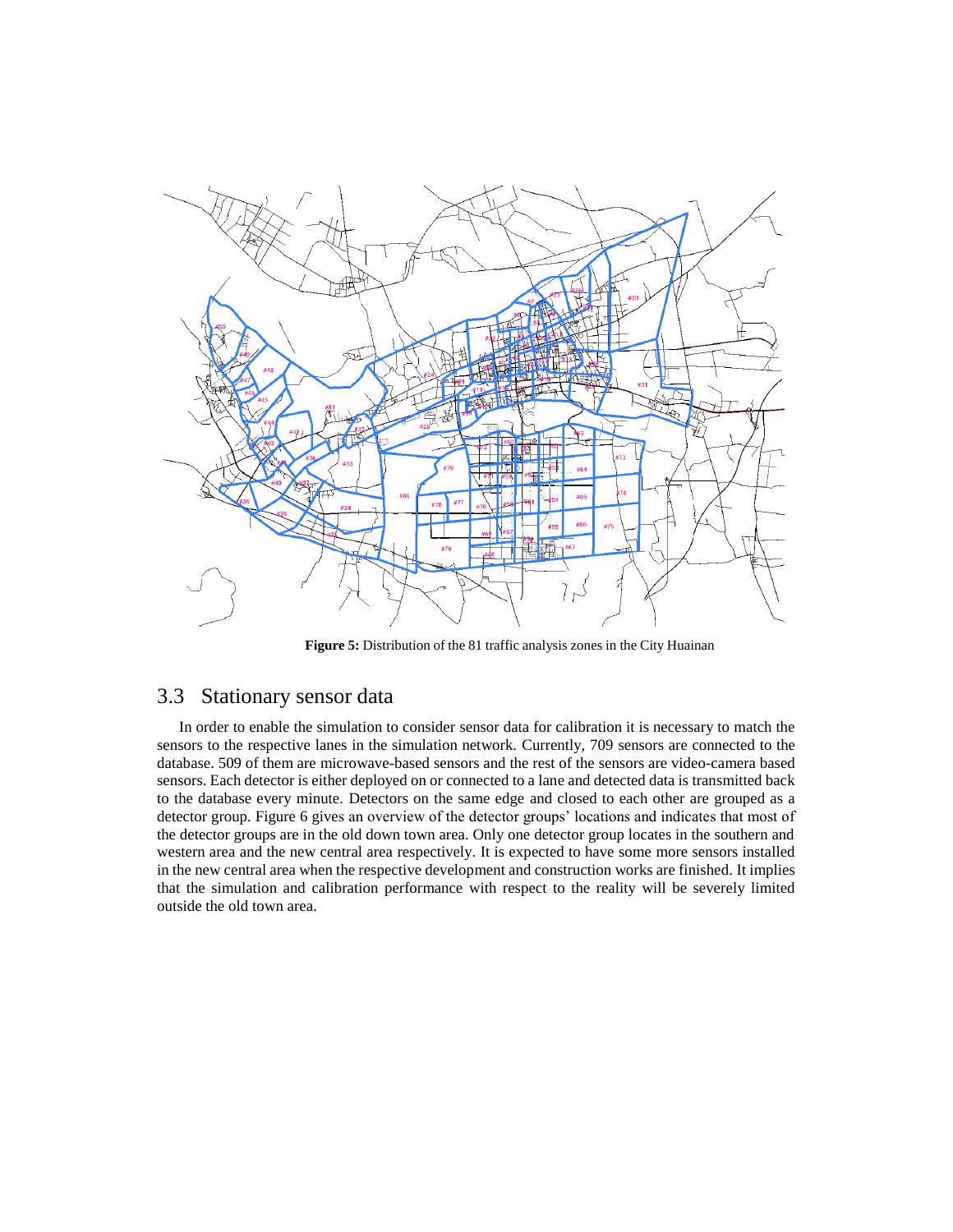

\*: red ones are video-camera based sensors, while yellow ones are microwave-based sensors.

<span id="page-7-0"></span>**Figure 6:** Locations of the stationary sensor groups

# 4 Simulation setting and execution

With the concern of the real-time operational readiness mesoscopic simulation is applied (Eissfeldt, 2004). In order to get route-based daily traffic demand a traffic assignment with the trip-based traffic demand, TAZ information, zone connections, described in Section [3.2,](#page-5-1) and DUAROUTER was executed. The resultant route file was then further used as described in Section [2.](#page-1-0) Based on the predefined interval, the given daily route file will be split into several files, i.e. 900 sec for the case study ITS Huainan. Only the temporally corresponding route files will be used in each simulation interval. Moreover, the routes and the route distribution on each calibrated edge will be generated as well.

When executing the simulation, a python script, as main script, is called to start the whole calibration process, where the definition of database tables and the general functions to get schemas, insert data into the database, update data and compare data can be found there. A configure file will then be read for mainly getting the following information:

- 1. start and end simulation/calibration times,
- 2. input files and their locations,
- 3. the intervals for data processing, calibration and prediction,
- 4. maximum delay for receiving sensor data,
- 5. data source for calibration, i.e. data either from FCD, sensors or data fusion result,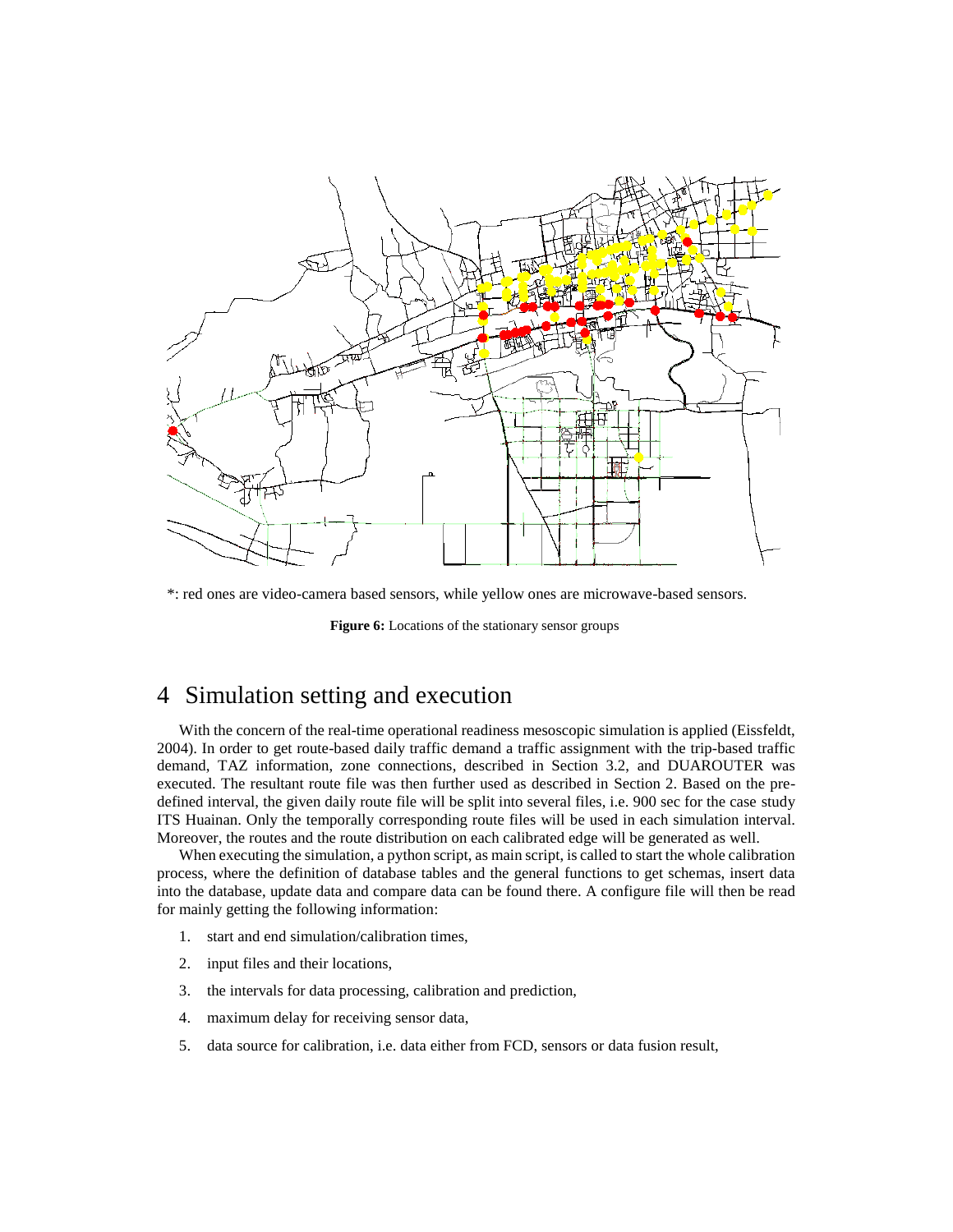- 6. calibration parameter, i.e. only flow or both flow and speed,
- 7. action, i.e. either data processing or simulation with calibration and prediction,
- 8. data quality threshold,
- 9. look-back time for prediction,
- 10. prediction action and period
- 11. database connection information, as well as
- 12. durations to keep the data in the database and the output files on the used server.

For the data processing and simulation in the Huainan project, the intervals in Point 3 are set to 5 minutes, which corresponds to the interval used at the KeepMoving platform. 2 minutes is used as data transmission delay, so that the data processing will be hold at most for 2 minutes if corresponding data does not arrive in the database. Moreover, both fused speed and flow data is selected as data source for calibration. When running the simulation, the traffic state for each interval is saved and used as input for the next simulation interval in order to properly reflect the respective traffic situation in the network. Regarding traffic prediction, the look-back time for prediction and the prediction period are 10 and 30 minutes respectively. It means that traffic prediction at 5-min interval for 30 minutes will be made according to every past 10-min simulation result. With the concern of the limited reliability of basic daily traffic demand, due to on-going road constructions and urban development in Huainan, only data with a quality indicator larger than 0 is considered in the online calibration which will exclude all completely disabled detectors.

Currently, the maximum experienced simulation duration for each 5- min interval is around 130 s, whilst the common simulation duration is between 70 and 90 sec. The total required time from data processing to the output, writing to the database, is less than 5 minutes, corresponding to the expected performance.

# 5 Preliminary results

The establishment of the whole ITS system and environmental monitoring system is newly finished. Currently, it is under the testing and maintenance phase. 2 weeks data from 2021.01.14 to 2021.01.31 has been used to examine the calibration performance. It is noticed that online 5-min time-series data is not yet entirely available for most of detectors currently. According to the used data set, it is quite common that data gaps exist for some short periods. Sometimes, data gaps also happen for longer periods. When looking at the calibration result at 5-min interval, around 80% of the calibrated flows and more than 95% of the calibrated speeds have an absolute relative error (ARE) less than or equal to 15%. At the hourly flow level, the GEH statistic is used to evaluate the hourly flows, aggregated from the 5-min flows. The result shows that around 92% of the calibrated flows have a GEH-value less than or equal to 5, which indicates a good fit.

Moreover, four edges are selected as examples for further investigating the calibration performance along a whole day. In [Figure 7](#page-9-0) (a) and (b), it shows that, as expected, the simulation and calibration result is quite promising for both flow and speed, even when speed fluctuates largely. When traffic congestion raises in the simulation, the calibrator cannot insert more vehicles into the network for reflecting the flows in the reality. The simulated flows are then lower than the measured ones, such as the situation indicated in [Figure 7](#page-9-0) (c). Such case may sometimes occur due to other reasons, such as that travel speeds are set too low due to the low accuracy of detected speeds and lower quality threshold. More investigation on it is then needed. [Figure 7](#page-9-0) (d) shows that the sensor data is only partly available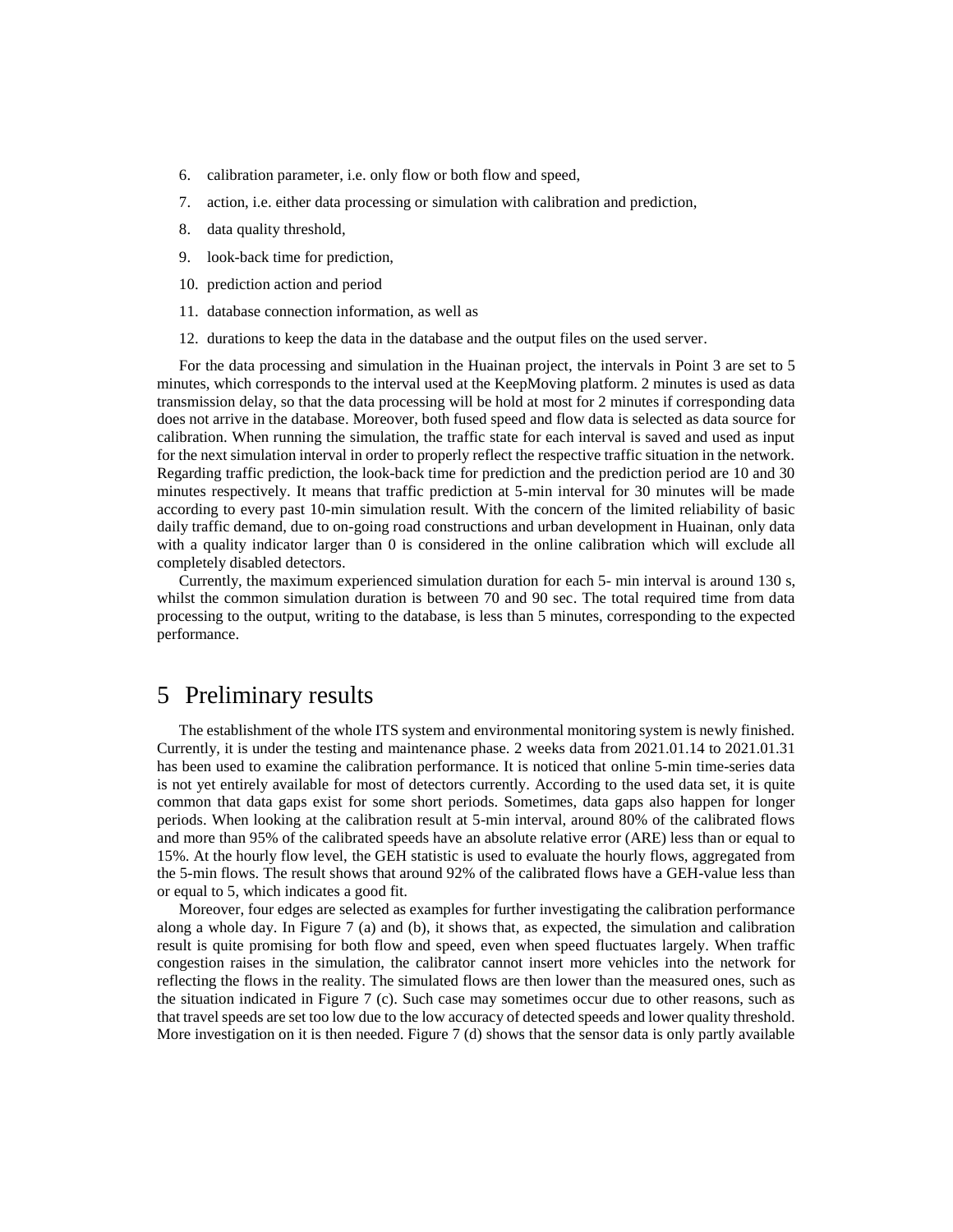

(until the early afternoon). With the FCD supplement, the related edge speeds in the late afternoon can still be properly calibrated.

<span id="page-9-0"></span>**Figure 7:** Comparison of real and simulated data for the selected edges

# 6 Conclusion and remarks

An online continuing calibration and prediction process with SUMO and its enhancement has been described in this paper. Generally speaking, the simulation keeps a defensive manner when conducting online calibration, i.e. the simulated state (flow and speed) is preferred to be untouched until the end of each interval is approached. This mechanism may result in failed vehicle insertion and affect the calculation of the number of vehicles in the respective intervals sometimes. For example, two vehicles need to be inserted at Interval x. To be sure that no other vehicles will be going to enter the observed edge in Interval x, a vehicle insertion action will not be done until the end of Interval x. Sometimes, such action cannot be carried out due to lack of space on the related edge, and affects calibration performance. Under this circumstance, the current analysis result indicates that the calibration and the overall computation performances are principally still quite well. Some larger fluctuation in speed occurs, especially at late night or very early morning. More related investigation is needed.